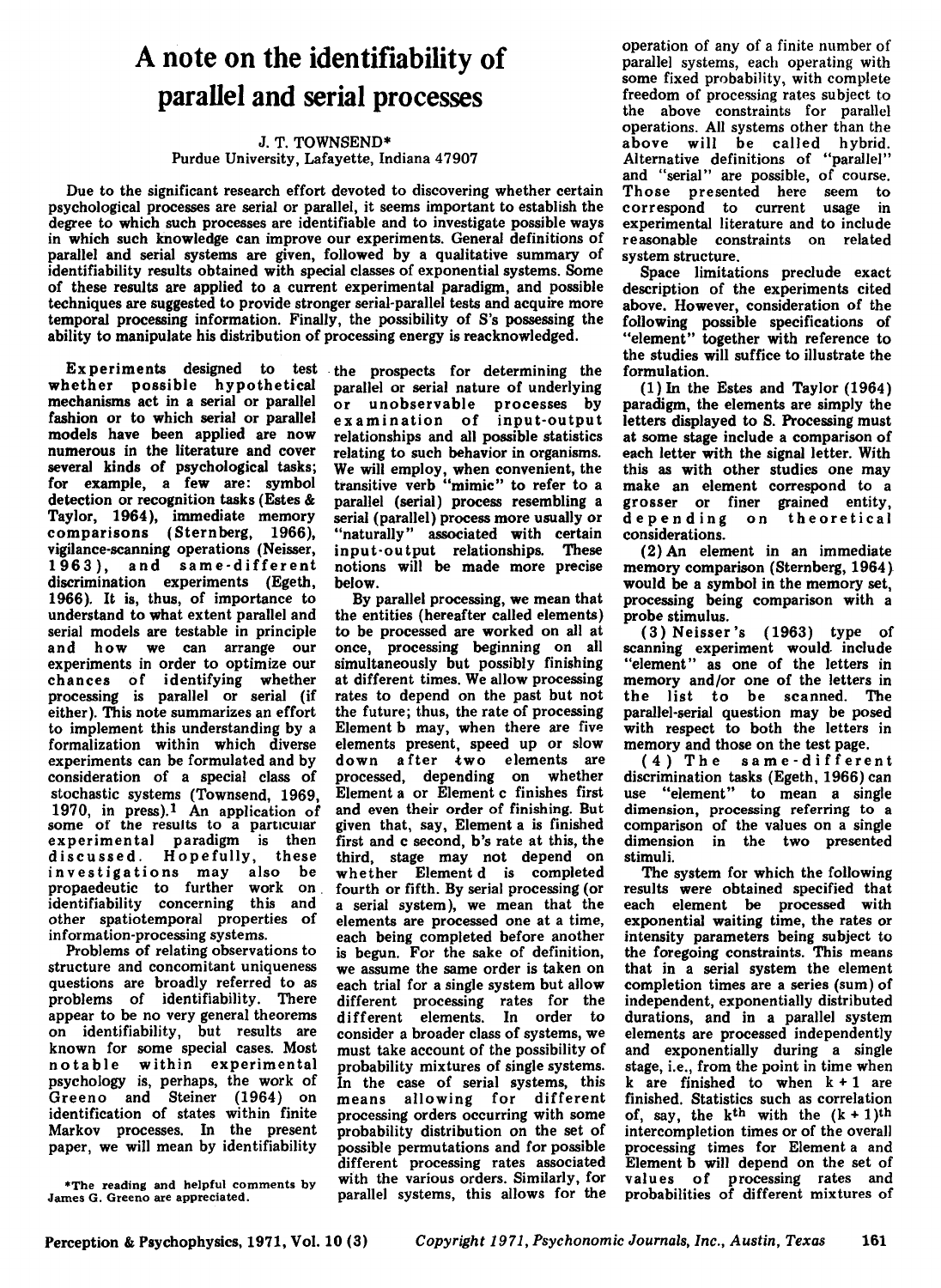systems. For the sake of economy of discussion, we will limit ourselves to homogeneous systems, that is, to systems operating such that processing rates do not depend on time. It will, however, be apparent that many of the present remarks will be pertinent to extensions to nonhomogeneous exponential systems.

We can now give a more precise definition of identifiability as used to obtain the present results. When two classes of serial and parallel systems are specified, if given a member system of one class, there exist no members of the other which predict the same joint probability distribution of element completion times, that system is said to be identifiable (that is, it cannot be mimicked within the specified class of the other type); otherwise it is nonidentifiable. "Identifiability" is typically defined on a single class of systems (Koopmans, 1950; Greeno & Steiner, 1964), the question being whether or not members of the class can be distinguished from one another. Hence, the present use is an extension to questions of uniqueness between classes.

It is a corollary of these remarks that the following results hold for any observable input-output relationships and statistics; we assume only that One is unable to observe directly the processing and thereby ascertain its spatio-temporal nature. Thus, when identification is possible below, it may depend on some particular observations (for example, minimum<br>completion time or joint completion time intercompletion time distributions), but when nonidentifiability holds, it holds a fortiori for all conceivable experiments.

The results obtained with these systems consisted of three main findings. The first was that within the broadest classes of the above-defined exponential systems, and assuming the same number of elements for each system, there exist mixed parallel systems which unmixed serial systems are incapable of mimicking and mixed serial systems which unmixed parallel systems are incapable of mimicking. For example, if a.b of a two-element system are processed at different rates and neither is processed first with probability one, then there is no way a two-element unmixed parallel system can mimic the associated distribution, in particular the waiting time to first completion. This is because the first completion time for the parallel system is a single exponential, but that for the serial is a probability mixture of two exponentials. Furthermore, it will in general take a mixed system of n parallel systems (each operating on n elements) to mimic completely a mixed-order serial system operating on n elements.

The second finding was that if the serial system were constrained to a single processing rate independent of order of processing and specific elements, then there existed an unmixed parallel system that was identical, irrespective of the serial distribution so long as no permutation possessed zero probability of occurrence. This means that the only possibility of escaping nonidentifiability of such systems lies in encouraging the use of some processing orders over others, the best experimental strategy being for S always to process elements in a single order. Intuitively, the parallel system is unable to predict that Element a, say, always finishes first; this result clearly extends to all parallel-system distributions that possess appropriately overlapping nonzero probability density or mass functions. However, it is true that although mathematical equivalence cannot exist when this happens, the exponential parallel system can arbitrarily approximate closely the serial system and yet fulfill our definition of parallel.

The third finding was that for unmixed independent parallel processing (that is, when each element may have its own, possibly unique, processing rate that does not change as a function of when other elements complete processing), then there exist mixed serial processes which completely mimic these. For instance, if a,b are processed at different but constant exponential rates in a parallel system, then there is a mixed serial system which is equivalent. This mimicking system has the feature of processing a first with a probability reflecting the relative rate of processing a in the parallel system. In addition, the rate of processing the second element in the serial system is smaller than that of the first.

Now consider a task that requires of S that he memorize a small (say, one to six) set of letters on each trial and then respond as to whether or not a letter presented a short time later (the probe stimulus) was or was not contained in the memorized set. Conditions are such that performance is almost perfect and the main dependent variable is reaction time, plotted as a function of number of letters in the memorized set. This paradigm has been employed by Sternberg (1966) and others to investigate the question of serial vs parallel nature of the comparison of probe stimulus to letters in the memory set. We will confine our discussion to the serial-parallel issue, although other characteristics, such as self-terminating vs exhaustive processing, are also of interest to the investigator.

The typical finding has been an essentially linear function of mean latency vs number of letters in the memory set. Although writers are often chary of making strong claims based on this kind of result, it has nevertheless generally been interpreted as convincing evidence for an underlying serial process. However, the second finding of the analyses limned in above (Townsend, 1969, in press) shows that there is no mathematically compelling reason for such interpretation. There is a parallel system predicting this and all other results associated with a serial exponential system with constant processing rate. [Atkinson, Holmgren, & Juola (1969) noted a special case of this result.] Furthermore, in this case the conclusion of seriality is not more compelling intuitively than that of parallelism. Such a parallel system is characterized by the property of constant "energy," in the sense that the overall processing rate or mean intercompletion time is constant. To the S this could mean a spread of attention (not necessarily uniform) over the available elements; when one is completed, he refocuses the excess energy or attention on the remaining elements, in this case memorized letters. Thus, there is a fairly intuitive rationale for the mimicking parallel system.

Moreover, the only possibility for distinguishing between any exponential serial system and any unmixed parallel exponential system is to (1) use elements that will have different processing rates and more than one processing order, or (2) use materials and instructions that will encourage some processing orders over others, especially a single order. Even these strategems depend for success on being able to obtain additional data. 2 For instance, if one could ensure  $(1)$ -perhaps by using elements, perhaps words, of unequal difficulty-and request S to respond yes or no with respect to whether the first word completed was the probe or not, then the accompanying latency would reflect the minimum completion time for a given trial. This distribution is different from that for the same statistic of an unmixed parallel process; for example, the coefficient of variation will be one for the parallel system but will deviate from one for the serial, the magnitude of the difference depending on how different the rates are for the various elements when they are processed first. 3 Another strategy would be that given by (2) and then to gather information pertaining to individual elements' latencies. Good fits of a serial model with a single order of processing would mean that the system is at least capable of acting in a serial-like